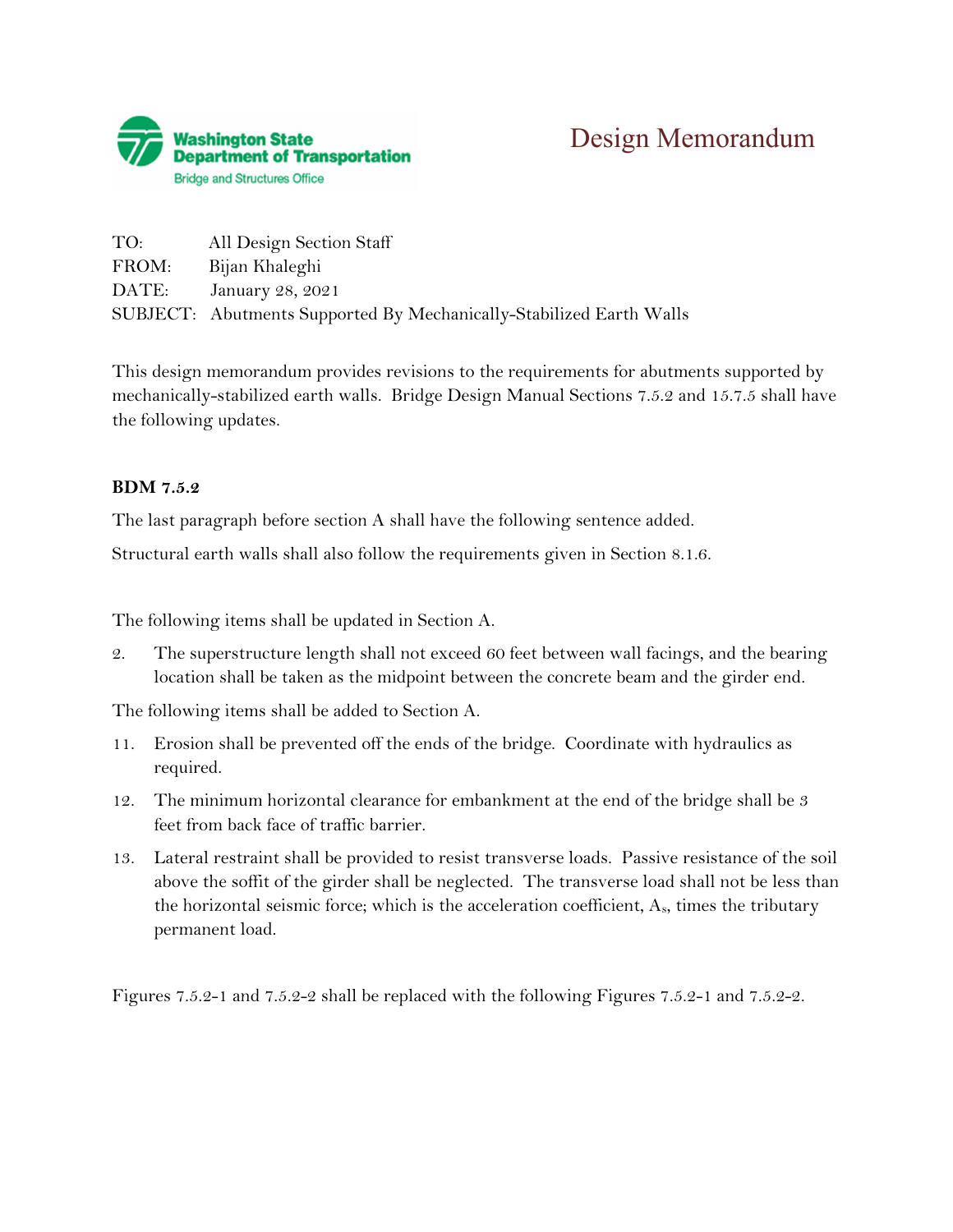

**Figure 7.5.2-1**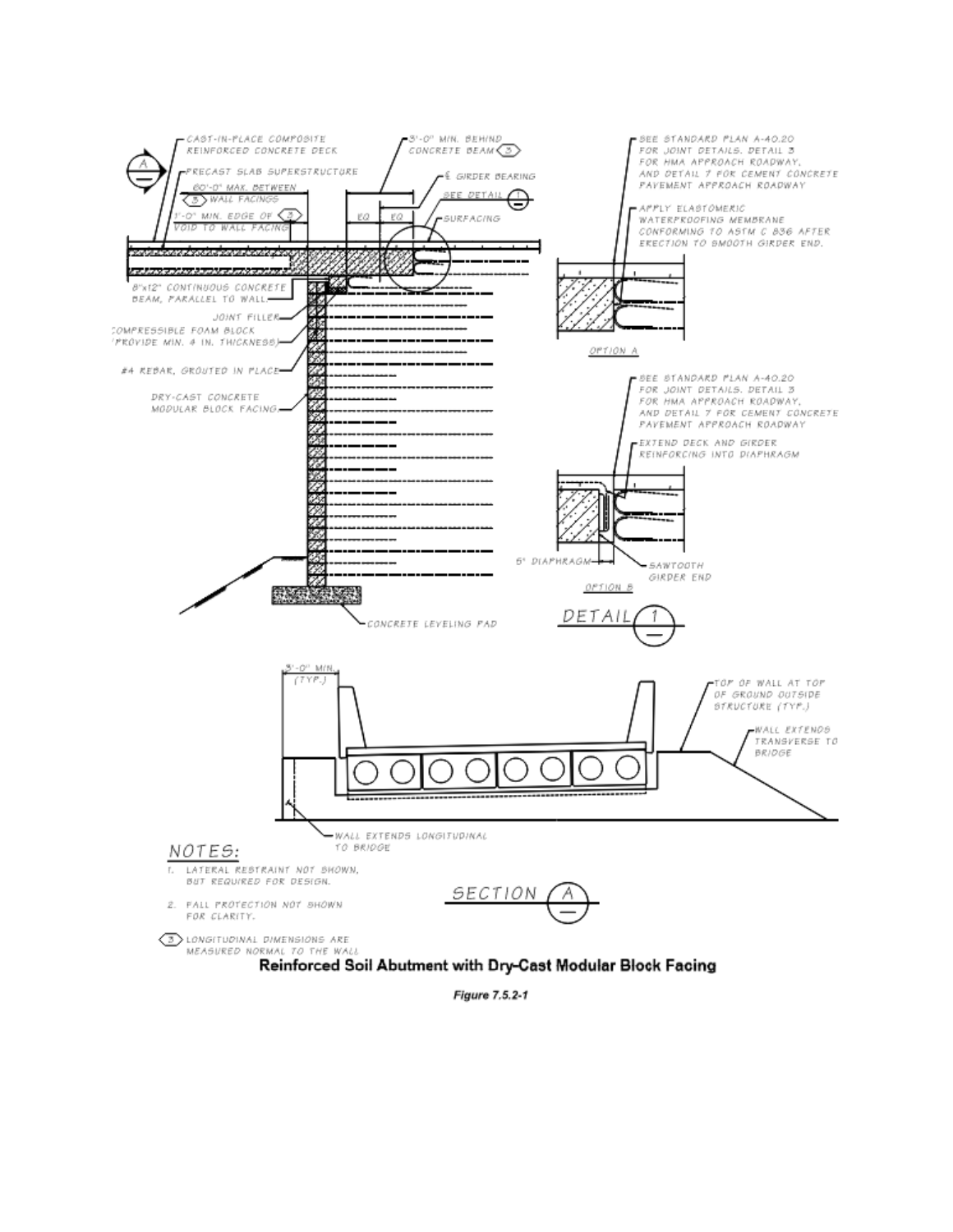

Reinforced Soil Abutment with Full-Height Concrete Facing Figure 7.5.2-2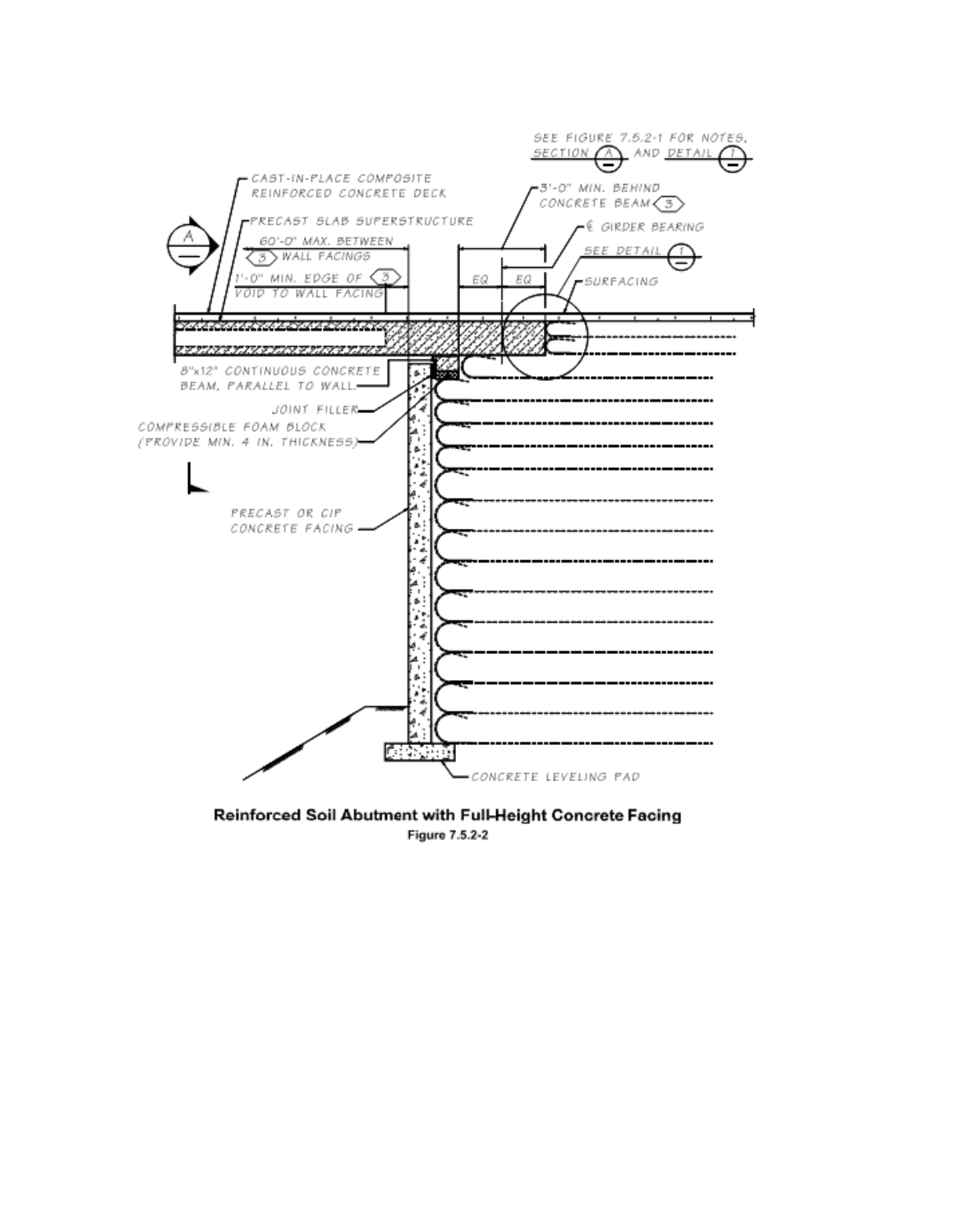### **BDM 15.7.5**

The following shall be added to Section A.2.

In the list of documents, the following shall be added as the first document.

 $\bullet$  Section 7.5.2

At the end of Section A.2, the following sentence shall be added.

Structural earth walls shall also follow the requirements given in Section 15.8.1E.

### **Background:**

This policy memorandum provides additional guidance for BDM Section 7.5.2 Abutments Supported By Mechanically-Stabilized Earth Walls and Section 15.7.5 Abutment Design and Details.

If you have any questions regarding this policy memorandum, please contact [Amy.Leland@wsdot.wa.gov](mailto:Amy.Leland@wsdot.wa.gov) at 360-705-7394 or [Bijan.Khaleghi@wsdot.wa.gov](mailto:Bijan.Khaleghi@wsdot.wa.gov) at 360-.705- 7181.

cc: Patrick Glassford, Construction Office – 47354

Craig Boone, Bridge and Structures – 47340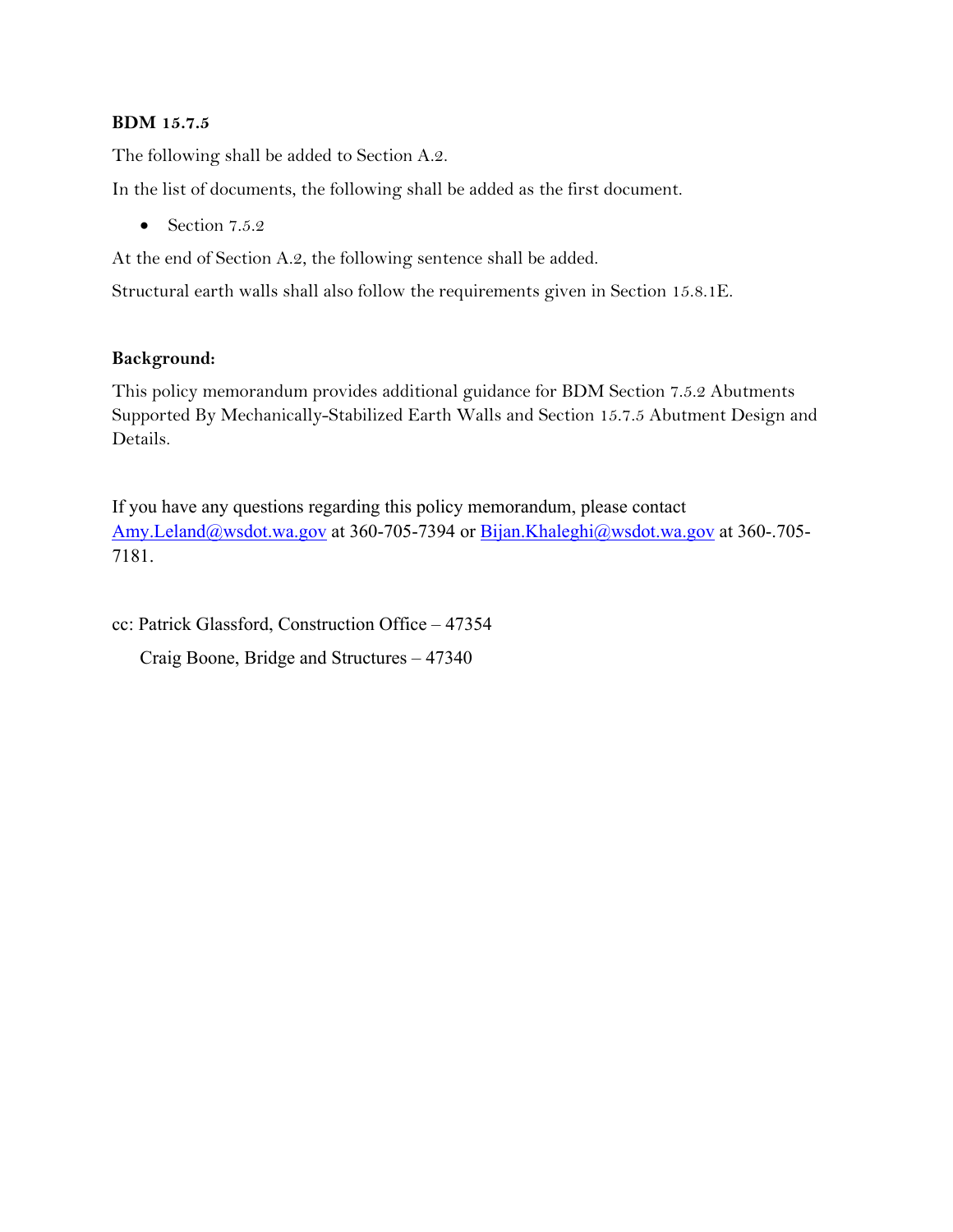# **BDM Revisions:**

# *7.5.2 Abutments Supported By Mechanically-Stabilized Earth Walls*

Bridge abutments may be supported on mechanically-stabilize earth (MSE) walls, including geosynthetic retaining walls (with and without structural facing), structural earth walls and reinforced soil. Abutments supported on these walls shall be designed in accordance with the requirements of this manual and the following documents (listed in order of importance):

- 1. *Geotechnical Design Manual* (GDM) Section 15.5.3.6.
- 2. AASHTO LRFD.
- 3. Design and Construction of Mechanically Stabilized Earth Walls and Reinforced Soil Slopes, Volume I and II, FHWA-NHI-10-024, FHWA-NHI-10- 025.

Bridges with MSE supported abutments shall be designed as one of two types described below, and shall satisfy the associated design requirements. Structural earth walls shall also follow the requirements given in Section 8.1.6.

### **A. Single-span bridges with precast slab superstructures supported directly on reinforced soil**

These bridges shall conform to the following requirements, see Figures 7.5.2-1 and 7.5.2-2:

- 1. Walls supporting abutments shall be special designed wall systems, and shall conform to GDM Section 15.5.3.6 MSE Wall Supported Abutments. Additionally, the top 3 rows of dry-cast modular concrete blocks shall be grouted with #4 rebar.
- 2. The span superstructure length shall not exceed 60 feet between wall facings, and the bearing location shall be taken as the midpoint between the concrete beam and the girder end.
- 3. The superstructure shall include a 5" minimum thick C.I.P. composite topping.
- 4. The end of the precast superstructure shall be at least 4 feet from the back face of the MSE wall. Minimum seat width requirements shall be provided on the reinforced soil bearing area.
- 5. A foam board detail shall be used to create a 1 foot horizontal buffer between the bearing area and the wall facing.
- 6. The vertical gap between the top of wall facing and the bottom of superstructure shall be 4″ or 2 percent of the abutment height, whichever is greater.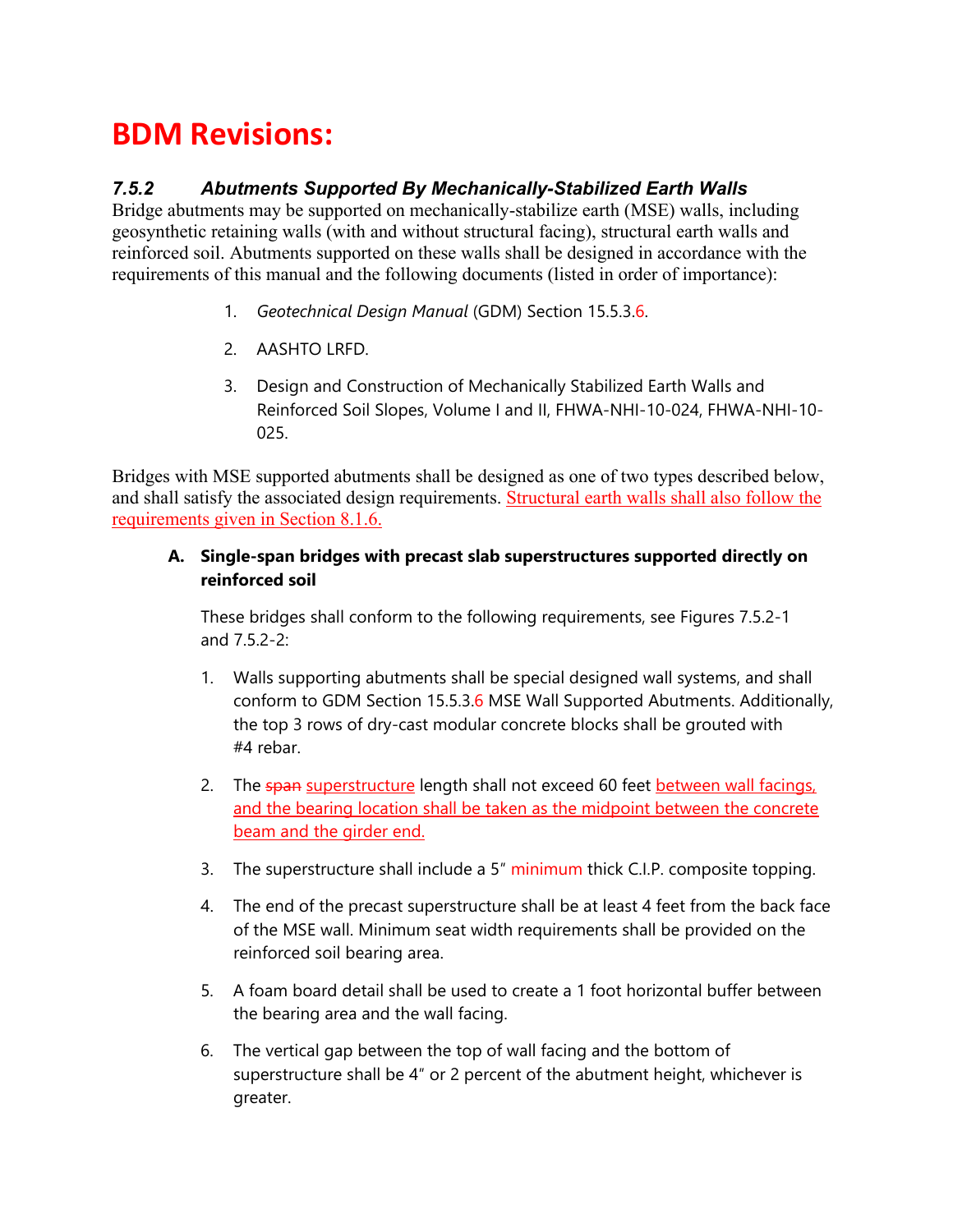- 7. Prestressing strands in the zone bearing on reinforced soil shall have a minimum concrete cover of 2″. Transverse reinforcing steel within this zone shall have a minimum concrete cover of 1½″. All prestressing strand shall be removed to a 2″ depth from the end of the slab. The voids shall be patched with epoxy grout.
- 8. Where voided slab superstructures are used, the slab section shall be solid from the end of the slab to at least 1 foot in front of the fascia.
- 9. The abutment shall be designed for a bearing pressure at service loads not to exceed 2.0 tons per square foot (TSF) and a factored load at strength and extreme limit states not to exceed 3.5 TSF. The bearing pressure may be increased to 3.0 TSF at service loads and 4.5 TSF at strength and extreme limit states if a vertical settlement monitoring program is conducted in accordance with WSDOT GDM Section 15.5.3.6.
- 10. Bridge approach slabs may be omitted.
- 11. Erosion shall be prevented off the ends of the bridge. Coordinate with hydraulics as required.
- 12. The minimum horizontal clearance for embankment at the end of the bridge shall be 3 feet from back face of traffic barrier.
- 13. Lateral restraint shall be provided to resist transverse loads. Passive resistance of the soil above the soffit of the girder shall be neglected. The transverse load shall not be less than the horizontal seismic force; which is the acceleration coefficient, As, times the tributary permanent load.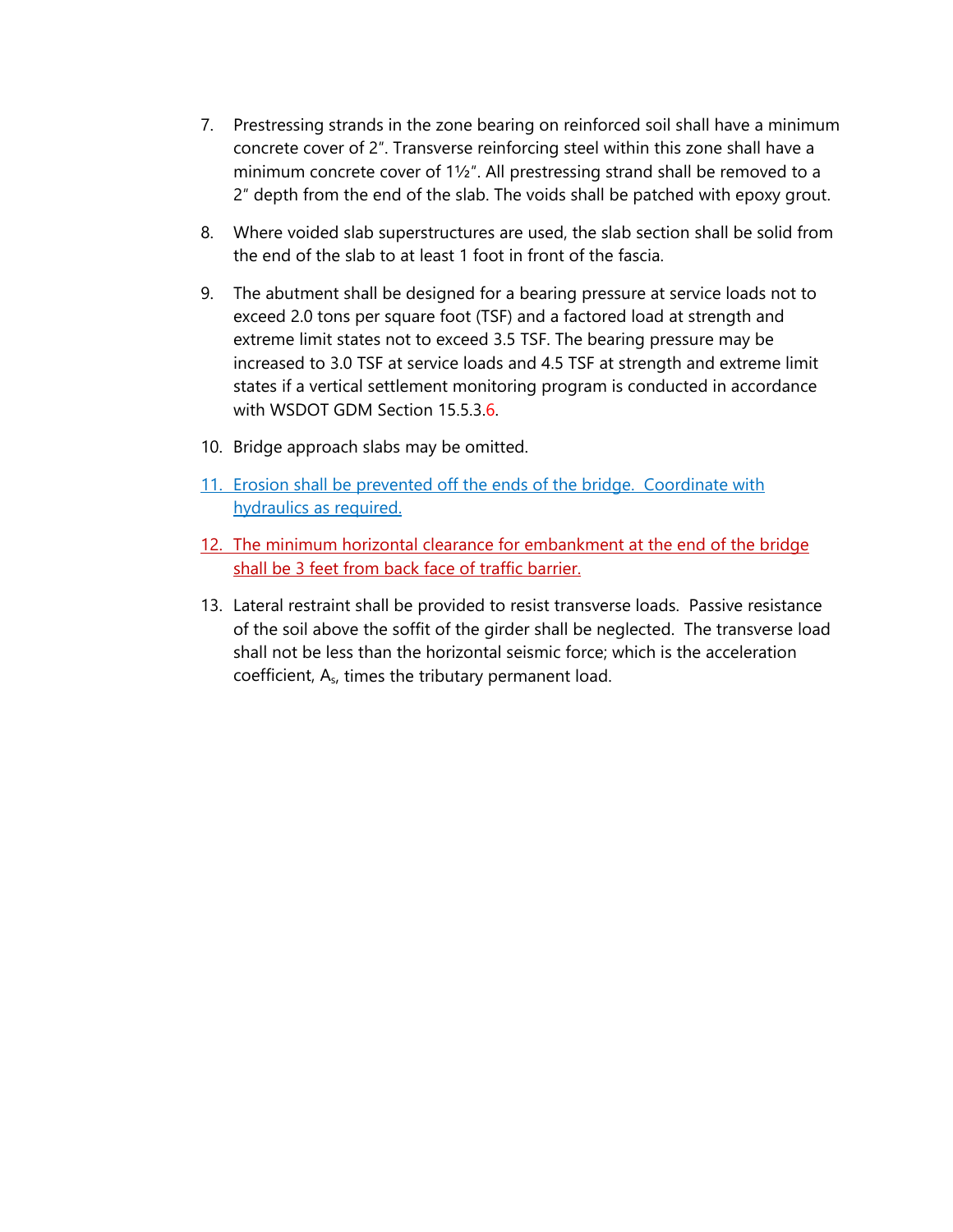

**Figure 7.5.2-1**Reinforced Soil Abutment with Dry-Cast Modular Block Facing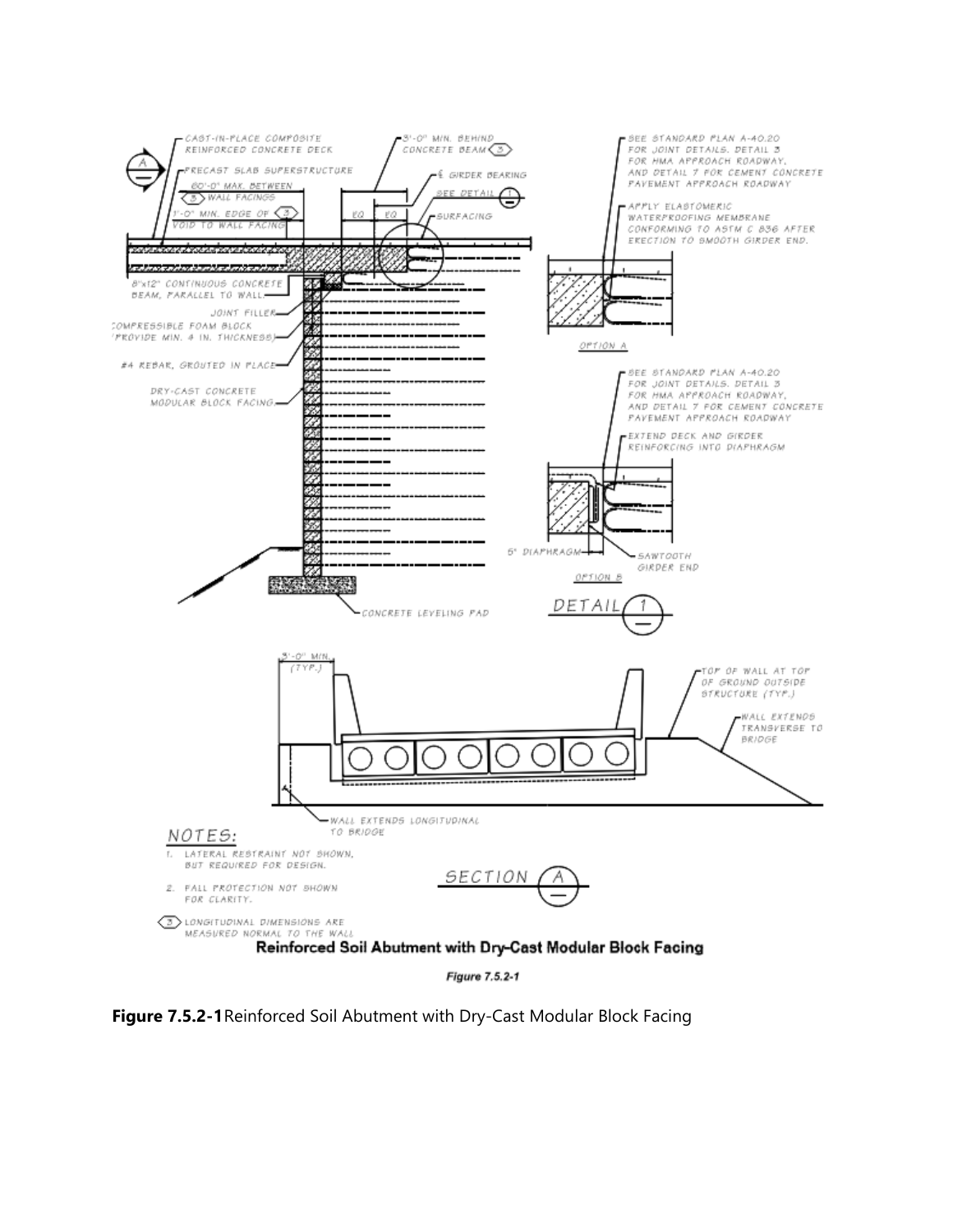

## **B. Bridges with spread footing abutments supported by a geosynthetic wall or SE wall**

These bridges shall conform to the following requirements, see Figure 7.5.2-3:

1. Walls shall be 30 feet or less in total height, which includes the retained soil height up to the bottom of the embedded spread footing.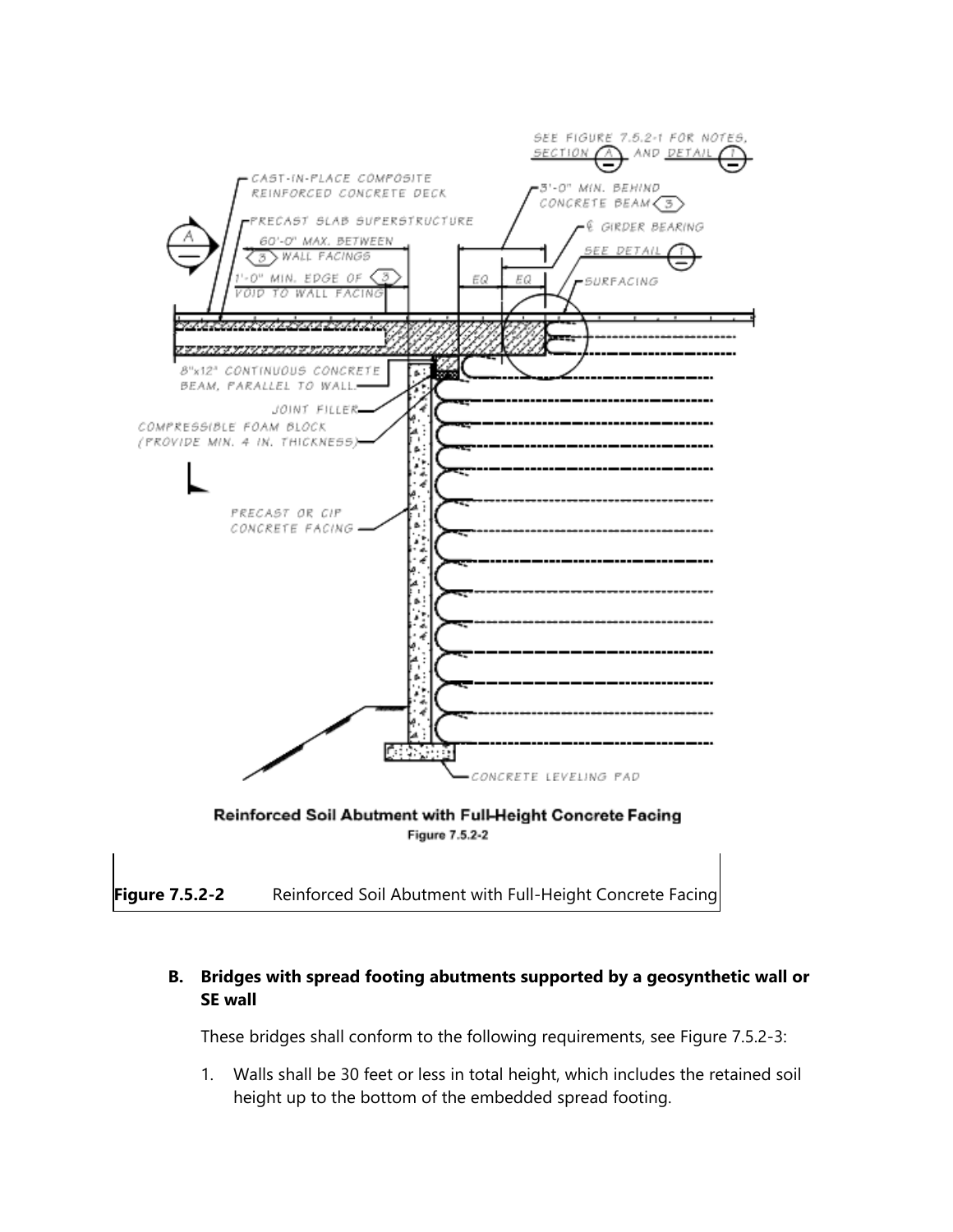- 2. For SE walls, the front edge of the bridge footing shall be placed 4 feet minimum from the back face of the fascia panel. For geosynthetic retaining walls with a wrapped face, the front edge of the bridge footing shall be placed 2 feet minimum from the back face of the fascia panel.
- 3. The abutment footing shall be covered by at least 6 inch of soil for frost protection.
- 4. The superstructure of continuous span bridges shall be designed for differential settlement between piers.
- 5. Abutment spread footings shall be designed for bearing pressure at service loads not to exceed 2.0 TSF and factored load at strength and extreme limit states not to exceed 3.5 TSF. The bearing pressure may be increased to 3.0 TSF at service loads and 4.5 TSF at strength and extreme limit states if a vertical settlement monitoring program is conducted in accordance with the *Geotechnical Design Manual* Section 15.5.3.5.
- 6. Walls supporting abutments shall be special designed wall systems, and shall conform to GDM Section 15.5.3.5 MSE Wall Supported Abutments. Additionally, the top 3 rows of dry-cast modular concrete blocks shall be grouted with #4 rebar.
- 7. Concrete slope protection shall be provided. Fall protection shall be provided in accordance with *Design Manual* Chapter 730.
- 8. The presence of a landform shelf beneath the superstructure between the abutment face and top of wall may constitute an attractive nuisance. Limiting access to this area per BDM Chapter 2.8, may also be required. Where required, coordinate with the State Bridge and Structures Architect for bridge security issues.

Deviations from the design requirements require approval from the State Bridge Design Engineer and the State Geotechnical Engineer.